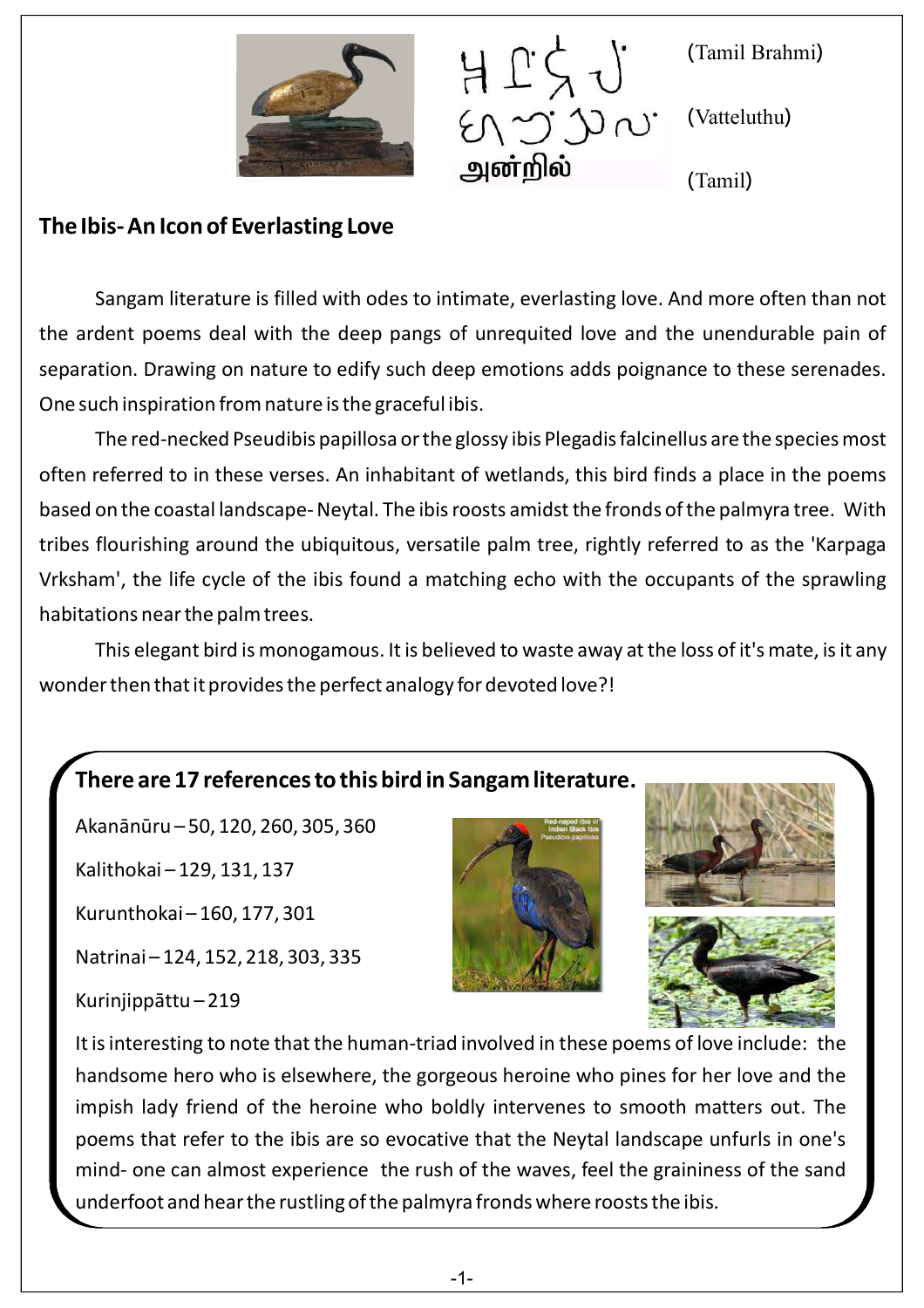Akanānūru – verse 50- Just as the ibis bird in the palmyra tree in the backyard doesn't sleep and agonizes when it's partner does not visit, so too does the heroine fret.

In 120 the friend of the heroine coyly welcomes the lover to stay the night referring to the beauty of the ibis cry and the charm of the vast backwaters.

 260 blames the ibis birds that mate amidst the palmyra fronds reminding the distraught heroine about the absence of her partner.

In 305 the pitiful cries of the lonely ibis finds an echo in the separated lover's heart.

In 360 the heroine's friend lures the lover to the ibis inhabited front yard.

Kalithokai – 129 here the friend calls out in anguish to the lone ibis in her yard demanding to know if it too was deserted by a cunning lover.

The heroine even as she swings in a swing made of shark bones and lily ropes in 131 laments to her friend about how the ibis was a sad witness to her love.

Here in 137 again the damsel in distress refers to the female ibis that is suffering like her.

**Kurunthokai**  – 160 gives a detailed description of the ibis with it's flame like red crest and the prawn-like curved beak and that the cries of the male and female ibises makes the separation so much harder to bear.

In 177 the friend reassures the sulking heroine that the hero will come to her by dusk, when the ibis hoots gently in it's nest

301 refers more dramatically to a black- legged pregnant ibis that coos soulfully for it's mate.

Natrinai – In 124 the heroine laments that her pain of separation is similar to that of an ibis separated from it's mate.

In 152 the helpless hero identifies himself with the male ibis in the throes of denied passion.

In 218 the hero has not returned during the promised season and the distressed heroine wonders if the cry of the ibis from it's rough barked tree will remind her constantly of her lost love.

In 303 the heroine (speaks to her friend and the hero listens surreptitiously) complains that the screeches of the ibis couple makes sure she never forgets her lover.

In 335 the cries of the ibis birds kindle her desire for love.

In Kurinjippāttu verse 219, the poet refers to the ibis' call as resembling the sound of the vayir instrument (a wind musical instrument similar to the nadaswaram).

This line up however does not do justice to the very passionate and soulful verses of the Sangam literature!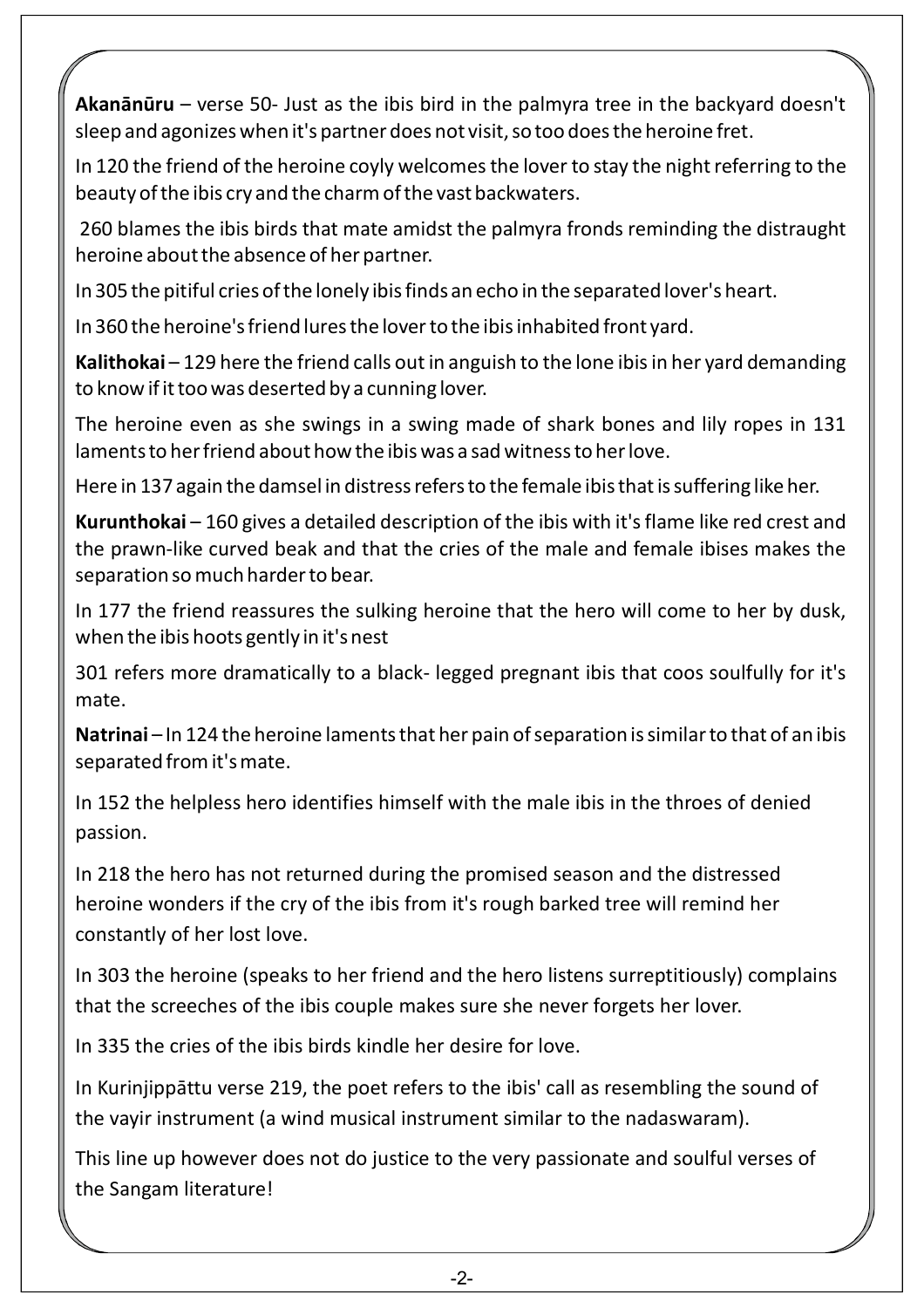## **The Ibis- Down the Ages, Across the Globe**

Ibises are an ancient species with fossil records going back 60 million years. The ibis has left it's mark in the ancient Greek, Roman and Indian civilizations. The ancient Egyptians often sacrificed the ibis to Thoth, the god of the moon, reckoning, learning and writing. That they were considered sacred is evident from the fact that archaeologists have found the mummified remains of one and a half million ibises. It has been revered as an icon of fertility in the Noah's Ark too.

Human figures with a bird's head, intriguingly similar to Thoth, were found in the rock paintings at Kidaripatti in Madurai district (1000 – 500 BCE). Here the human figure's body is drawn as X type, holding a weapon in his right hand and overall he looks like a warrior, very similar to the Egyptian paintings. Paintings depicting human figures with masks of birds and animals may have been linked with ritualistic beliefs related for example to a successful hunt.

The mascot of the University of Miami in Florida is a White Ibis, affectionately called Sebastian the Ibis. Legend has it that they choose the White Ibis for their heroic ability to withstand hurricanes, which is the name of the university's football team.

They are markers of a healthy wetland ecosystem

But as far as ancient Tamil civilization goes the ibis was an icon of enduring love, loyalty and marital harmony.





Thoth, in one of his forms as an ibis-headed man